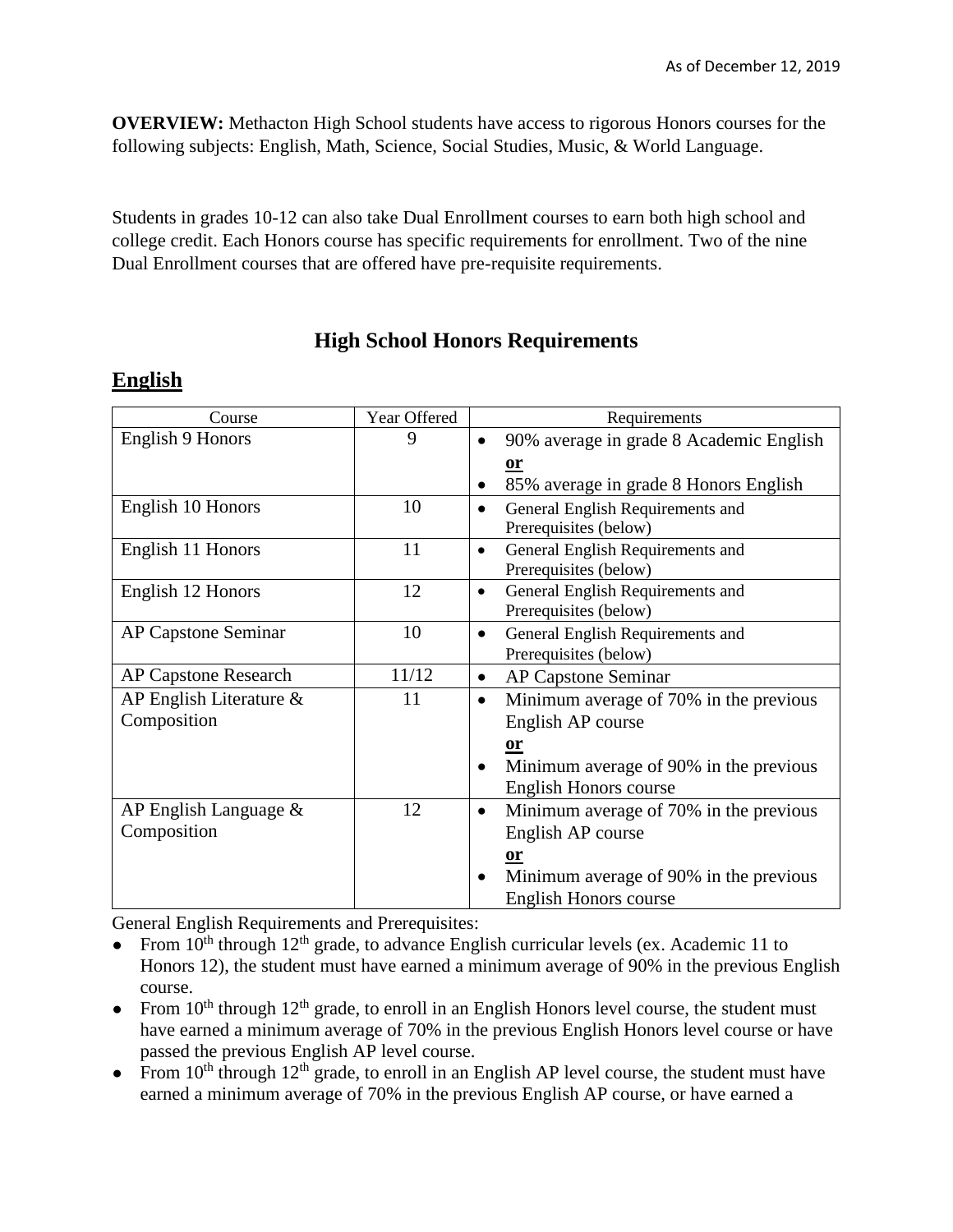minimum average of 90% in the previous English Honors level course.

#### **Mathematics**

| Course                     | Year Offered | Requirements                                           |  |  |
|----------------------------|--------------|--------------------------------------------------------|--|--|
| <b>Geometry Honors</b>     | 9            | 83% in Honors Algebra I                                |  |  |
|                            |              | 0r                                                     |  |  |
|                            |              | 80% placement test score*                              |  |  |
| Algebra II/Trig. Honors    | $9-10$       | 83% in Honors Algebra I, and Honors<br>$\bullet$       |  |  |
|                            |              | Geometry                                               |  |  |
|                            |              | or                                                     |  |  |
|                            |              | 80% placement test score*                              |  |  |
| <b>Pre-Calculus Honors</b> | $10 - 11$    | 83% Honors Algebra II/Trigonometry<br>$\bullet$        |  |  |
|                            |              | <b>or</b>                                              |  |  |
|                            |              | 80% placement test*                                    |  |  |
| <b>AP Calculus AB</b>      | $11 - 12$    | 83% in Pre-Calculus Honors                             |  |  |
|                            |              | or                                                     |  |  |
|                            |              | 95% Pre-Calculus                                       |  |  |
| <b>AP Calculus BC</b>      | $11 - 12$    | <b>AP Calculus AB</b><br>$\bullet$                     |  |  |
| <b>AP Statistics</b>       | $11 - 12$    | 85% in Algebra II/Trigonometry<br>$\bullet$            |  |  |
|                            |              | <b>or</b>                                              |  |  |
|                            |              | 85% in Algebra II/Trigonometry<br>$\bullet$            |  |  |
|                            |              | and                                                    |  |  |
|                            |              | 85% in Pre-Calculus                                    |  |  |
| <b>AP Computer Science</b> | $10-12$      | 85% or better in Algebra 1 and Geometry                |  |  |
| Principles                 |              | <u>and</u>                                             |  |  |
|                            |              | 80% in English<br>$\bullet$                            |  |  |
| AP Computer Science A      | $10-12$      | 85% in Introduction to Computer Science<br>$\bullet$   |  |  |
|                            |              | $or$                                                   |  |  |
|                            |              | Honors/AP Math in rising $11th$ or $12th$<br>$\bullet$ |  |  |
|                            |              | grade                                                  |  |  |
|                            |              |                                                        |  |  |
|                            |              | 80% in AP Computer Science Principles                  |  |  |

\*Students seeking to move from an academic level into an Honors course must have a 90% or above in their academic class in order to take the placement test.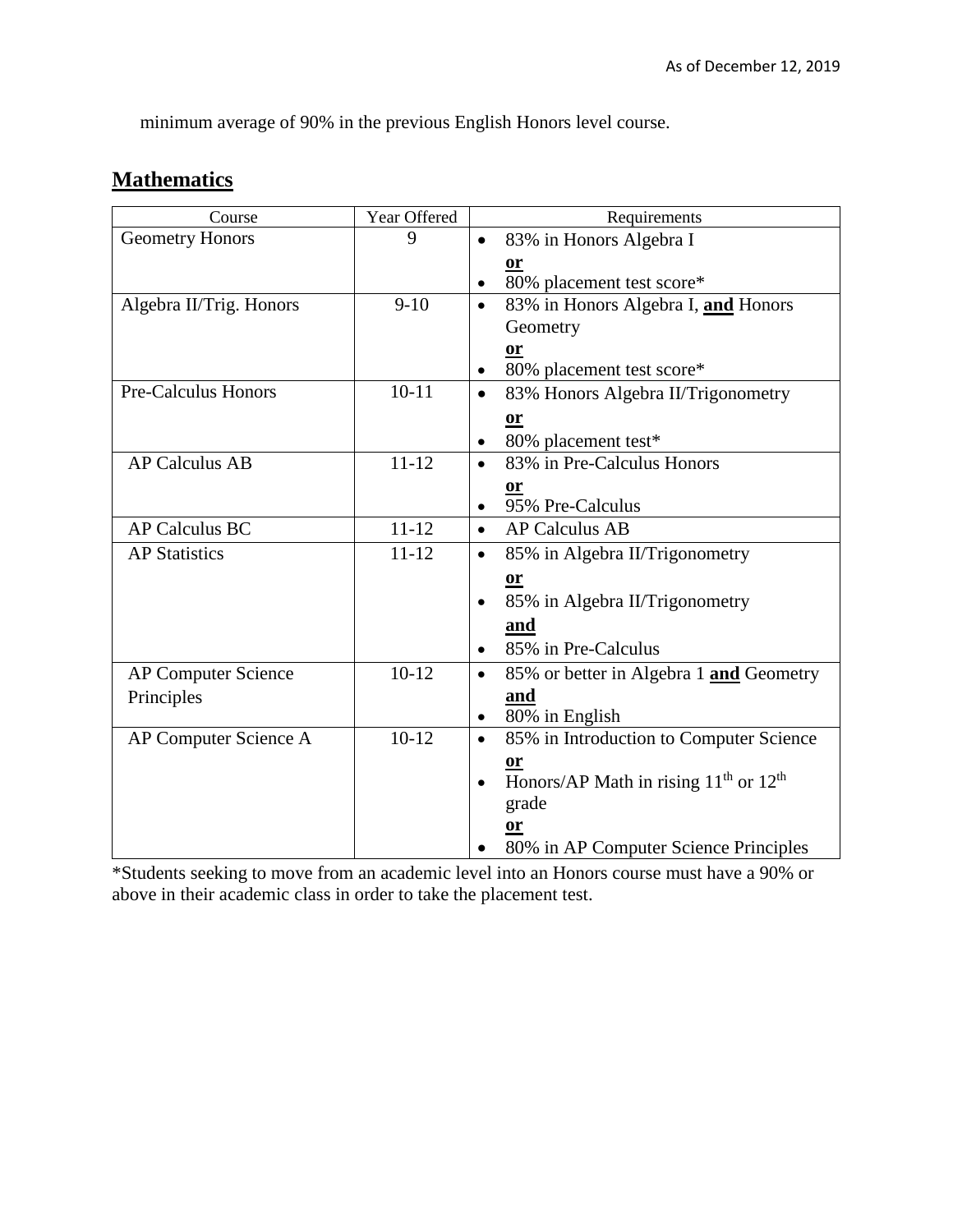# **Science**

| Course                      | Year Offered | Requirements                        |                                   |
|-----------------------------|--------------|-------------------------------------|-----------------------------------|
|                             |              | Science                             | Math                              |
| Honors Biology              | 9            | 93% 8th grade<br>$\bullet$          | <b>NA</b>                         |
|                             |              | <b>Honors Science</b>               |                                   |
|                             |              | $\underline{\mathbf{or}}$           |                                   |
|                             |              | 95% 8th grade<br>$\bullet$          |                                   |
|                             |              | academic science                    |                                   |
| <b>Honors Biology</b>       | 10           | 90% Honors<br>$\bullet$             | <b>NA</b>                         |
|                             |              | Environmental 9                     |                                   |
|                             |              | Science                             |                                   |
|                             |              | $or$                                |                                   |
|                             |              | 95% Academic<br>$\bullet$           |                                   |
|                             |              | Environmental 9                     |                                   |
| <b>Honors Environmental</b> | 9            | Science<br>85% 8th Gr.<br>$\bullet$ | NA                                |
|                             |              | <b>Honors Science</b>               |                                   |
|                             |              | <u>or</u>                           |                                   |
|                             |              | 90% or above 8th                    |                                   |
|                             |              | Gr. Academic                        |                                   |
|                             |              | Science                             |                                   |
| <b>Honors Chemistry</b>     | $9-11$       | 80% Hon.<br>$\bullet$               | 80% Hon Alg.1<br>$\bullet$        |
|                             |              | <b>Biology</b>                      | $or$                              |
|                             |              | <b>or</b>                           | 90% Academic<br>$\bullet$         |
|                             |              | 90% Academic<br><b>Biology</b>      | Alg. I<br>80% Honors<br>$\bullet$ |
|                             |              |                                     | Geometry                          |
|                             |              |                                     | or                                |
|                             |              |                                     | 90% Academic                      |
|                             |              |                                     | Geometry                          |
| <b>Honors Physics</b>       | $11 - 12$    | 80% Honors<br>$\bullet$             | Any ONE of the                    |
|                             |              | Chemistry                           | following:                        |
|                             |              | $or$                                | 70% Hon. Alg.<br>$\bullet$        |
|                             |              | 87% Dual                            | II/Trig $(80\%$                   |
|                             |              | Enrollment                          | Academic)                         |
|                             |              | Chemistry                           | 70% Hon. Pre-<br>$\bullet$        |
|                             |              | $or$                                | Calc. (80%<br>Academic)           |
|                             |              | 90% Academic                        | 80% Alg. III/Trig<br>$\bullet$    |
|                             |              | Chemistry                           | or 90% Alg. II                    |
| <b>AP Biology</b>           | $11 - 12$    | 85% Honors<br>$\bullet$             |                                   |
|                             |              | <b>Biology</b>                      |                                   |
|                             |              |                                     |                                   |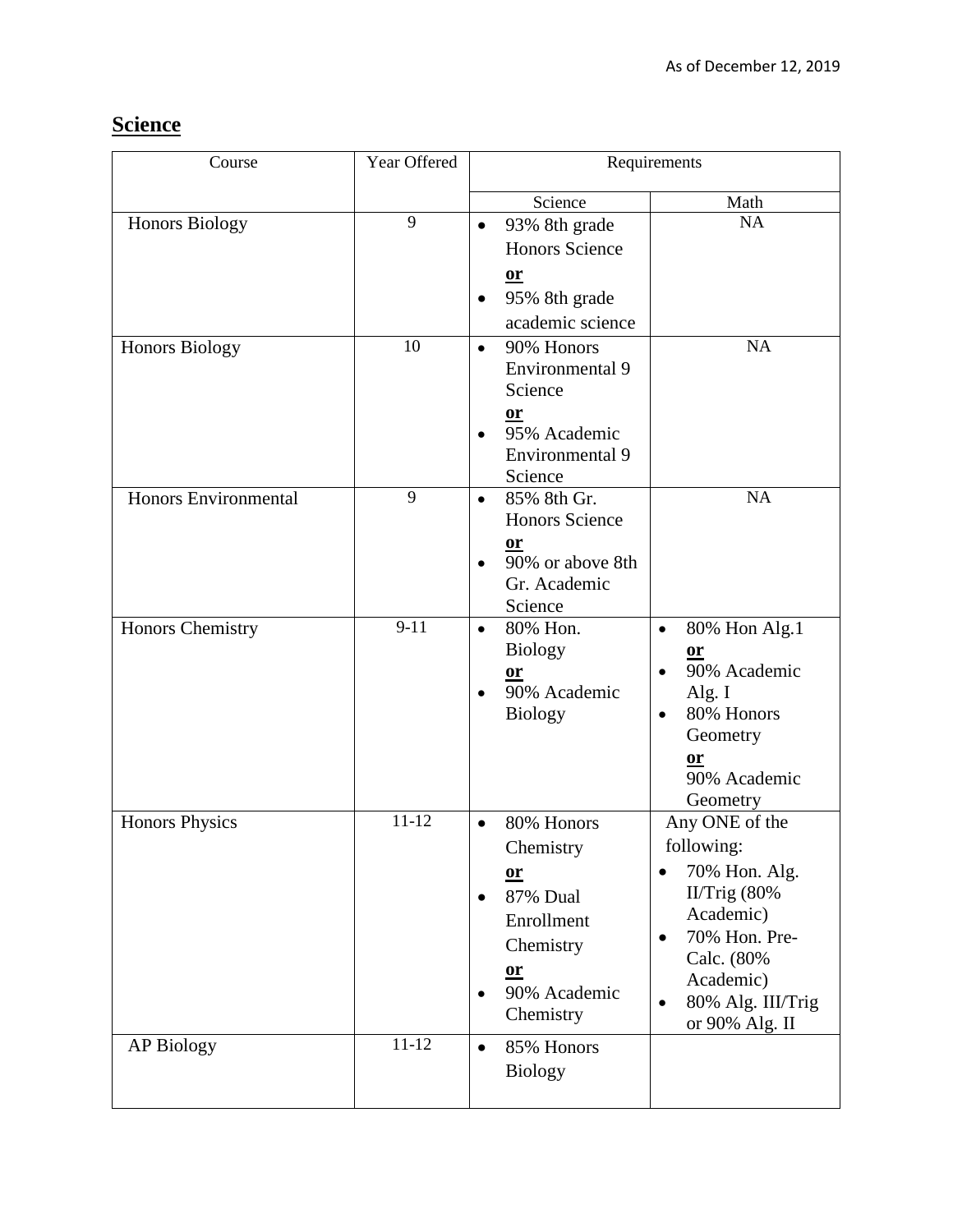|                         |           | 95% Academic<br>$\bullet$ |                                        |
|-------------------------|-----------|---------------------------|----------------------------------------|
|                         |           | <b>Biology</b>            |                                        |
|                         |           | and                       |                                        |
|                         |           | 80% Honors<br>$\bullet$   |                                        |
|                         |           |                           |                                        |
|                         |           | Chemistry                 |                                        |
|                         |           | $or$                      |                                        |
|                         |           | 85% Academic              |                                        |
|                         |           | Chemistry                 |                                        |
|                         |           | $or$                      |                                        |
|                         |           | 83% DE                    |                                        |
|                         | $11 - 12$ | Chemistry                 |                                        |
| AP Chemistry            |           | 87% Honors<br>$\bullet$   | 85% Honors<br>$\bullet$                |
|                         |           | Chemistry                 | Algebra II/Trig                        |
|                         |           | $or$                      | <b>or</b><br>95% Academic<br>$\bullet$ |
|                         |           | 97% Academic<br>$\bullet$ | Algebra II/Trig                        |
|                         |           | Chemistry                 |                                        |
|                         |           | $or$                      |                                        |
|                         |           | 94% DE<br>$\bullet$       |                                        |
|                         |           | Chemistry                 |                                        |
|                         |           | and                       |                                        |
|                         |           | 82% Honors                |                                        |
|                         |           | <b>Biology</b>            |                                        |
| <b>AP</b> Environmental | $11 - 12$ | 80% Honors<br>$\bullet$   | 70% Algebra I<br>$\bullet$             |
|                         |           | <b>Biology</b>            |                                        |
|                         |           |                           |                                        |
|                         |           | $or$                      |                                        |
|                         |           | 85% Academic<br>$\bullet$ |                                        |
|                         |           | <b>Biology</b>            |                                        |
|                         |           | <u>and</u>                |                                        |
|                         |           | 75% Honors                |                                        |
|                         |           | Chemistry                 |                                        |
|                         |           | $or$                      |                                        |
|                         |           | 80% Academic              |                                        |
|                         |           | Chemistry                 |                                        |
|                         |           | $\underline{\mathbf{or}}$ |                                        |
|                         |           | 80% DE                    |                                        |
|                         |           | Chemistry                 |                                        |
| <b>AP Physics</b>       | $11 - 12$ | 87% Physics               | Calculus<br>$\bullet$                  |
|                         |           |                           | (concurrent or                         |
|                         |           |                           | completed)                             |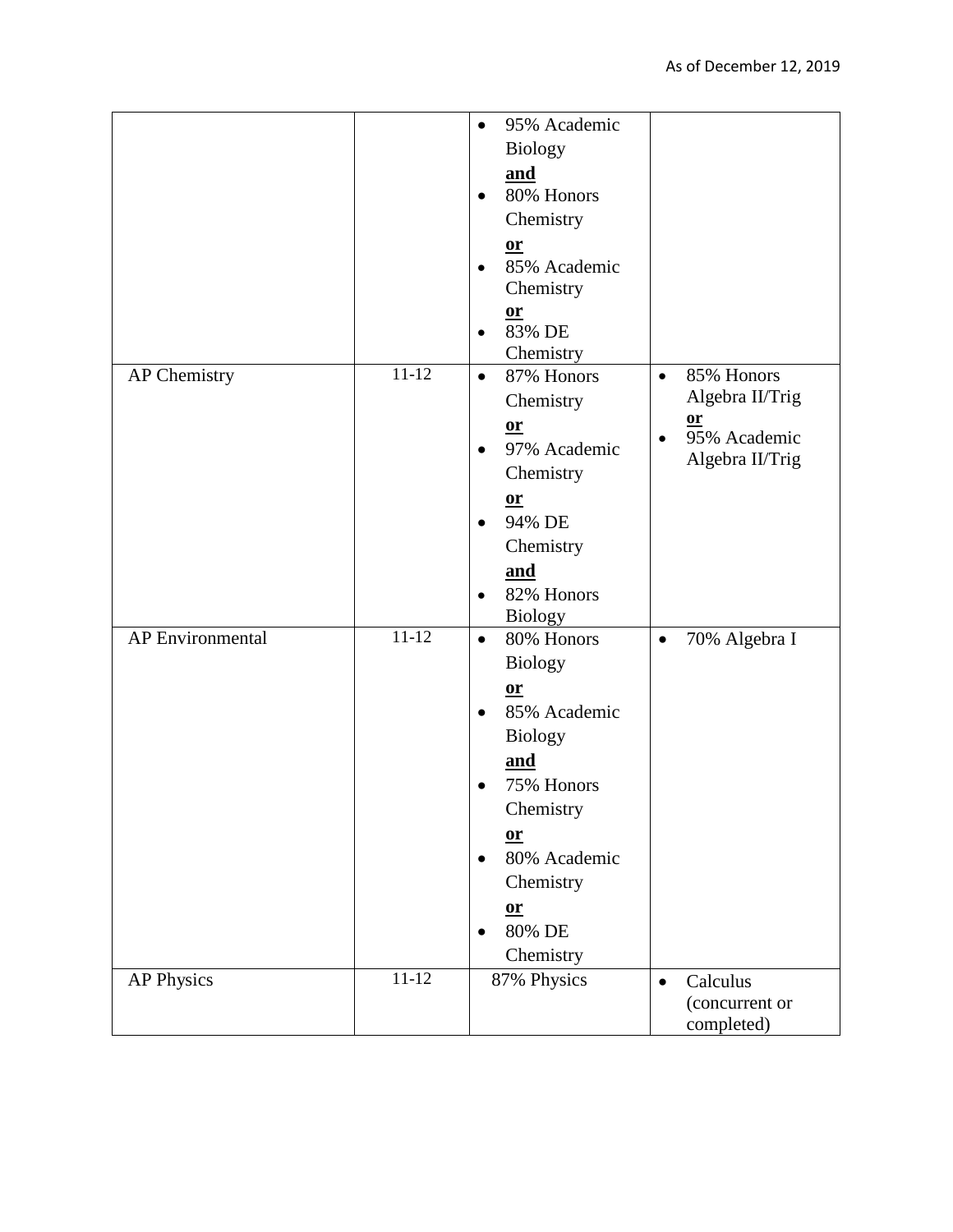# **Social Studies**

| Course                                                           | Year Offered | Requirements                                                                                                                                                                                                                                                     |  |
|------------------------------------------------------------------|--------------|------------------------------------------------------------------------------------------------------------------------------------------------------------------------------------------------------------------------------------------------------------------|--|
| <b>Global History I Honors</b>                                   | 9            | Minimum average of 90% in the previous<br>Social Studies academic level course<br><u>or</u><br>Minimum average of 80% in the previous<br>Social Studies Honors level course                                                                                      |  |
| <b>Global History II Honors</b>                                  | 10           | Minimum average of 90% in the previous<br>$\bullet$<br>Social Studies academic level course<br>or<br>Minimum average of 80% in the previous<br>Social Studies Honors level course<br>or<br>Passed previous Social Studies AP course                              |  |
| U.S. & PA Cultures<br>Honors                                     | 11           | General Social Studies Requirements and<br>$\bullet$<br>Prerequisites (below)                                                                                                                                                                                    |  |
| U.S. Government &<br><b>Economics Honors</b>                     | 12           | General Social Studies Requirements and<br>٠<br>Prerequisites (below)                                                                                                                                                                                            |  |
| <b>AP European History</b><br>(Replacement: Global<br>History I) | $9 - 12$     | 9 <sup>th</sup> Grade: 95% or higher in BOTH 8 <sup>th</sup><br>grade Honors Social Studies and Honors<br>English<br>10 <sup>th</sup> grade: Minimum 95% in Global I<br>Honors<br>Grades 11-12: General Social Studies<br>Requirements and Prerequisites (below) |  |
| AP U.S. Government &<br>Politics                                 | 12           | General Social Studies Requirements and<br>$\bullet$<br>Prerequisites (below)                                                                                                                                                                                    |  |
| AP Human Geography                                               | $10 - 12$    | 10 <sup>th</sup> Grade: Minimum 95% or higher in<br>$\bullet$<br>Honors European Studies (Global History<br>I) Honors<br>$or$<br>70% or higher in AP European History<br>$or$<br>Grades 11-12: General Social Studies<br>Requirements and Prerequisites (below)  |  |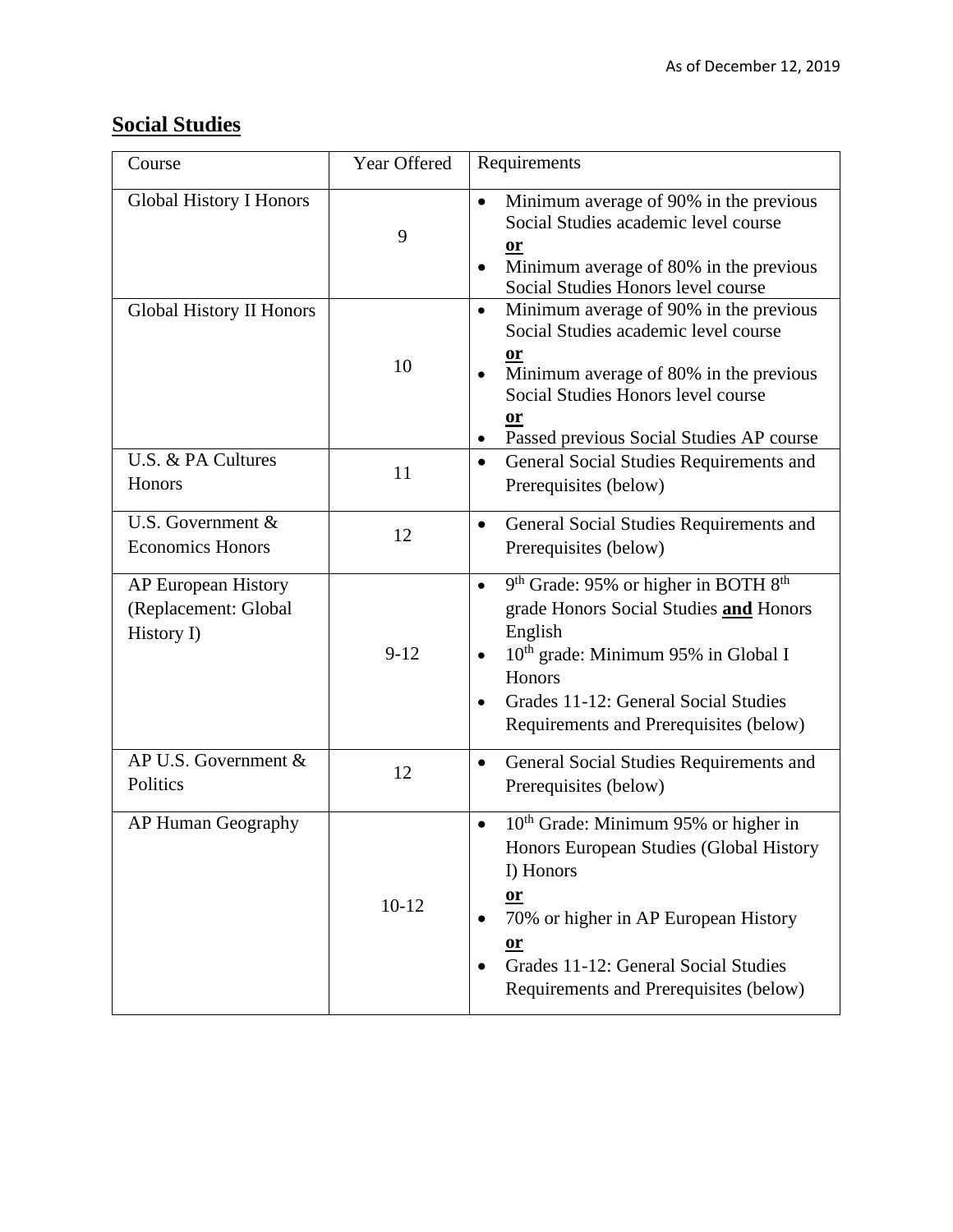| AP Psychology                   | $11 - 12$ | 90% average in previous Academic Social<br>$\bullet$<br>Studies course<br><u>or</u><br>85% average in previous Honors Social<br>Studies course<br>0r<br>70% average in previous AP Social Studies<br>$\bullet$<br>course |
|---------------------------------|-----------|--------------------------------------------------------------------------------------------------------------------------------------------------------------------------------------------------------------------------|
| <b>AP United States History</b> | 11        | General Social Studies Requirements and<br>$\bullet$<br>Prerequisites (below)                                                                                                                                            |

NOTE: The general Social Studies requirements and prerequisites do not apply to Advanced Placement European History, Advanced Placement Human Geography, Advanced Placement Psychology, or Forensic Psychology. See course descriptions in PPG.

- Advance curricular levels (ex. Academic 11 to Honors 12): Earn a minimum average of 90% in the previous Social Studies course.
- Enroll in a Social Studies Honors level course: Earn a minimum average of 80% in the previous Social Studies Honors level course or have passed the previous Social Studies AP level course.
- Enroll in a Social Studies AP level course: Earn at least a 70% averages in the previous Social Studies AP course, or 90% in the previous Social Studies Honors level course.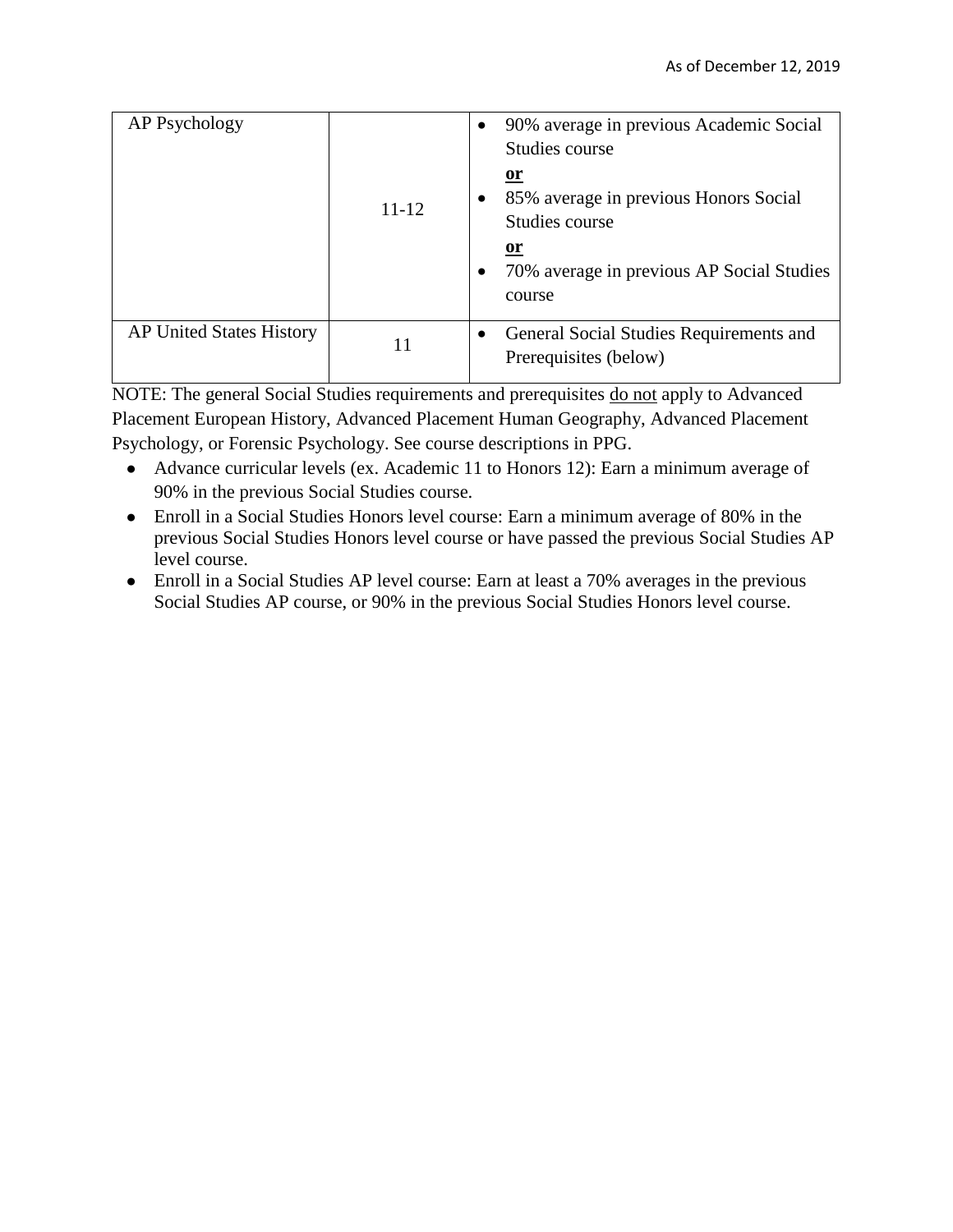# **Music & World Language**

| Course           | Year Offered | Requirements                                                                                                                                               |  |
|------------------|--------------|------------------------------------------------------------------------------------------------------------------------------------------------------------|--|
| AP Music Theory  | $10 - 12$    | <b>Teacher Approval</b>                                                                                                                                    |  |
|                  |              |                                                                                                                                                            |  |
| German 2 Honors  | $9 - 12$     | <b>General World Language Requirements</b><br>(below)                                                                                                      |  |
| German 3 Honors  | $10-12$      | <b>General World Language Requirements</b><br>(below)                                                                                                      |  |
| German 4 Honors  | $11 - 12$    | <b>General World Language Requirements</b><br>(below)                                                                                                      |  |
| German 5 Honors  | 12           | <b>General World Language Requirements</b><br>(below)                                                                                                      |  |
| French 2 Honors  | $9 - 12$     | General World Language Requirements<br>(below)                                                                                                             |  |
| French 3 Honors  | $10 - 12$    | <b>General World Language Requirements</b><br>(below)                                                                                                      |  |
| French 4 Honors  | $11 - 12$    | <b>General World Language Requirements</b><br>(below)                                                                                                      |  |
| French 5 Honors  | 12           | 92% average on assessments from the<br>$\bullet$<br>previous year in French 4<br>or<br>85% in French 4 Honors, with teacher<br>$\bullet$<br>recommendation |  |
| Spanish 2 Honors | $9-12$       | <b>General World Language Requirements</b><br>(below)                                                                                                      |  |
| Spanish 3 Honors | $10 - 12$    | <b>General World Language Requirements</b><br>(below)                                                                                                      |  |
| Spanish 4 Honors | $11 - 12$    | <b>General World Language Requirements</b><br>(below)                                                                                                      |  |
| Spanish 5 Honors | 12           | 92% average on assessments from the<br>previous year in Spanish 4<br>$or$                                                                                  |  |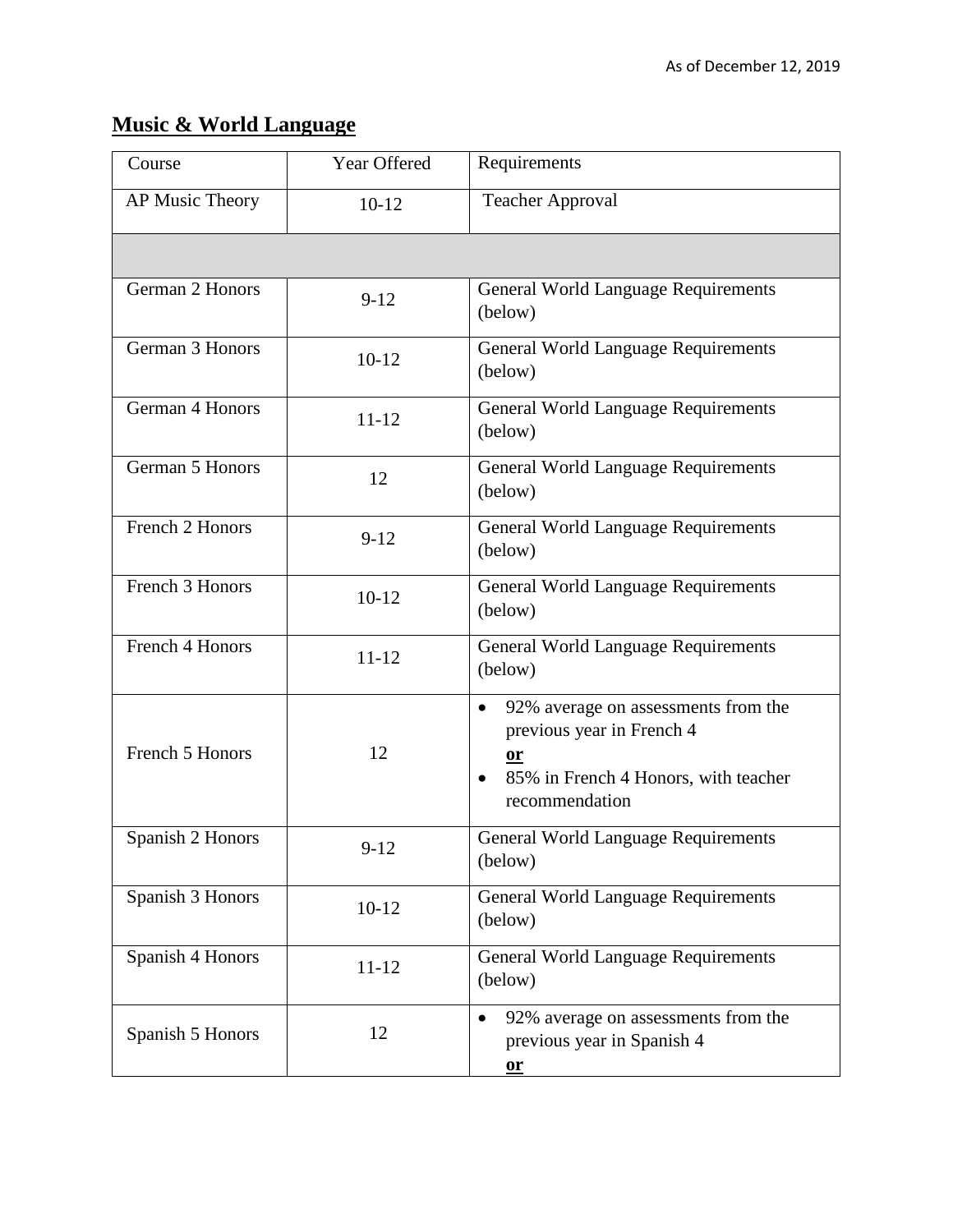|                                             |    | 85% in Spanish 4 Honors, with teacher<br>$\bullet$<br>recommendation |
|---------------------------------------------|----|----------------------------------------------------------------------|
| AP Spanish<br>Language And<br>Culture       | 12 | <b>General World Language Requirements</b><br>(below)                |
| <b>AP</b> French<br>Language And<br>Culture | 12 | <b>General World Language Requirements</b><br>(below)                |
| AP German<br>Language And<br>Culture        | 12 | <b>General World Language Requirements</b><br>(below)                |

• To enter Honors Program for the first time, minimum average of 92% in assessments from previous year course.

To remain in the Honors Program, minimum average of 85% is required.

• To take the AP Language course, a minimum average of 85% is required in Level 4 Honors Language.